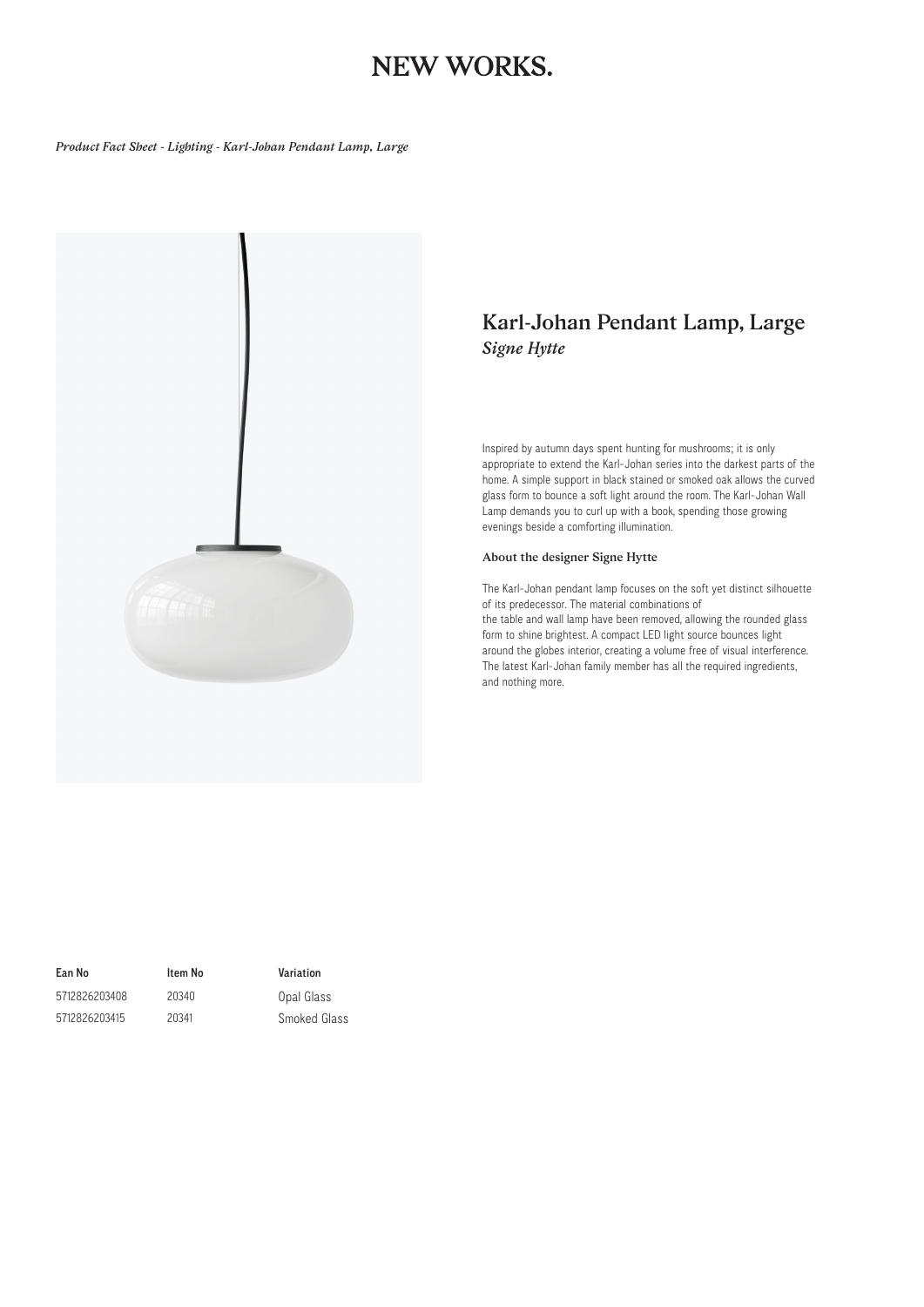## **NEW WORKS.**

*Product Fact Sheet - Lighting - Karl-Johan Pendant Lamp, Large*

### *Specifications*

| <b>Product Name</b>         | Karl-Johan Pendant Lamp, Large                                 |        |
|-----------------------------|----------------------------------------------------------------|--------|
| Designer                    | Signe Hytte                                                    |        |
| Year                        | 2020                                                           |        |
| Category                    | Lighting                                                       |        |
| Type                        | Pendant Lamp                                                   |        |
| Material                    | Shade in mouth blown glass with powder coated<br>steel fitting |        |
| Colour/Variant              | Opal Glass / Smoked Glass                                      |        |
| <b>Product Dimensions</b>   | Ø: 400 x H: 240 mm                                             |        |
| <b>Packaging Dimensions</b> | H: 350 x W: 450 x D: 450 mm                                    |        |
| Cord                        | 3400 mm                                                        |        |
| Weight                      | - kg                                                           |        |
| Weight (incl. Packaging)    | - kg                                                           |        |
| <b>Light Source</b>         | LED 11W, 2700 K<br>220-240V 50/60Hz                            |        |
| <b>Bulb</b>                 | Built-in LED                                                   |        |
| Certification               | CE, Class II, IP20                                             |        |
| County of origin            | China                                                          | 240 mm |
| <b>Master packaging</b>     | 1                                                              |        |

400 mm

#### *Cleaning & Care Guide*

Turn off the electricity before cleaning the lamp. Wipe the glass shade with a soft dry or moist cloth. Do not use any abrasive cleaning tools, and never use strong cleaning agents such as household glass cleaner, white spirit, turpentine.

### *Safety Precautions*

The lamp is only intended for indoor use, and consult a professionally qualified electrician if any doubt. Only use approved light bulb and following guidance -220-240V~ 50/60Hz, E14, Max 25W / LED Max 7W. The light bulb and lamp exterior gets hot after prolonged use.